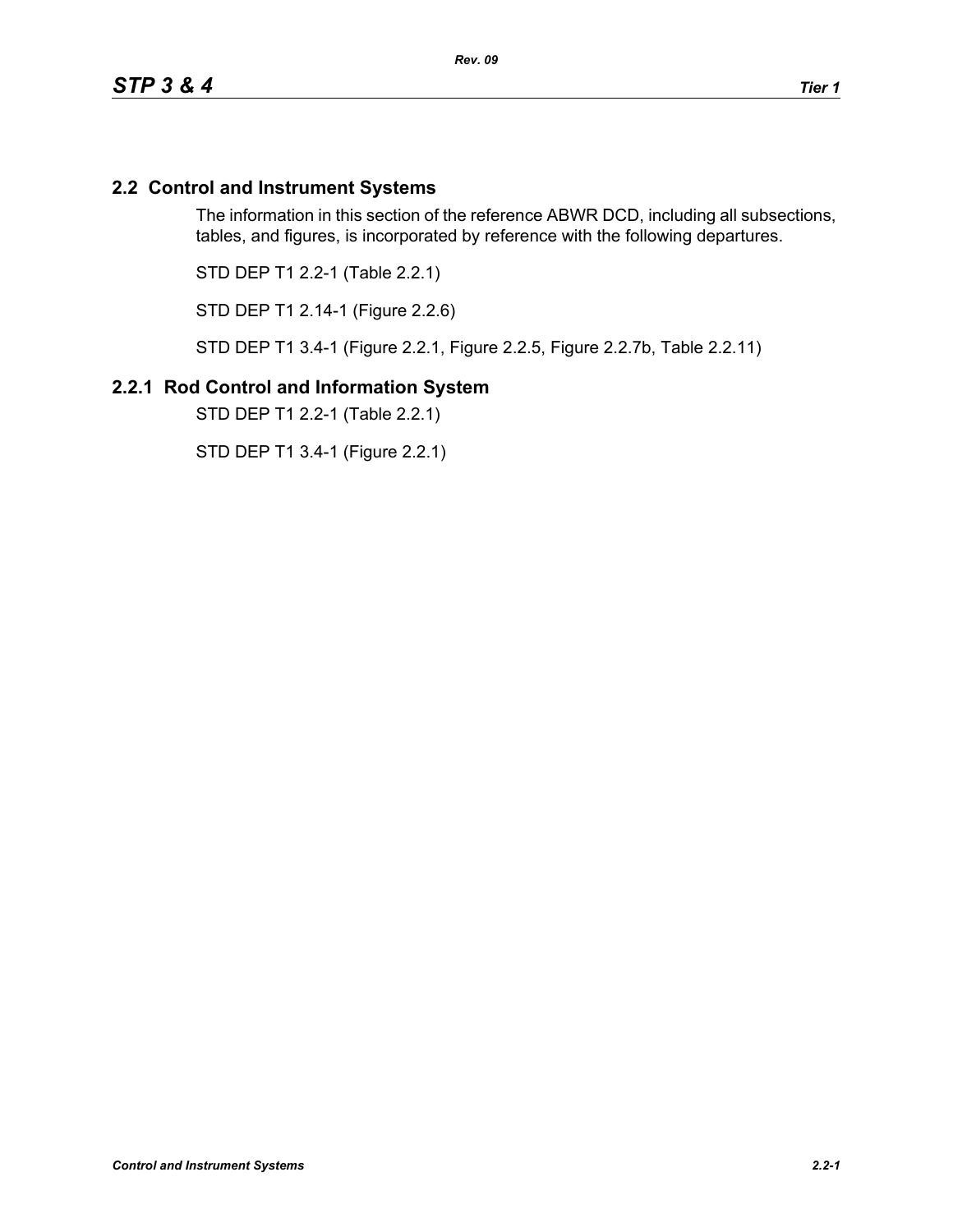

*Control and Instrument Systems* 

Control and Instrument Systems

*STP 3 & 4*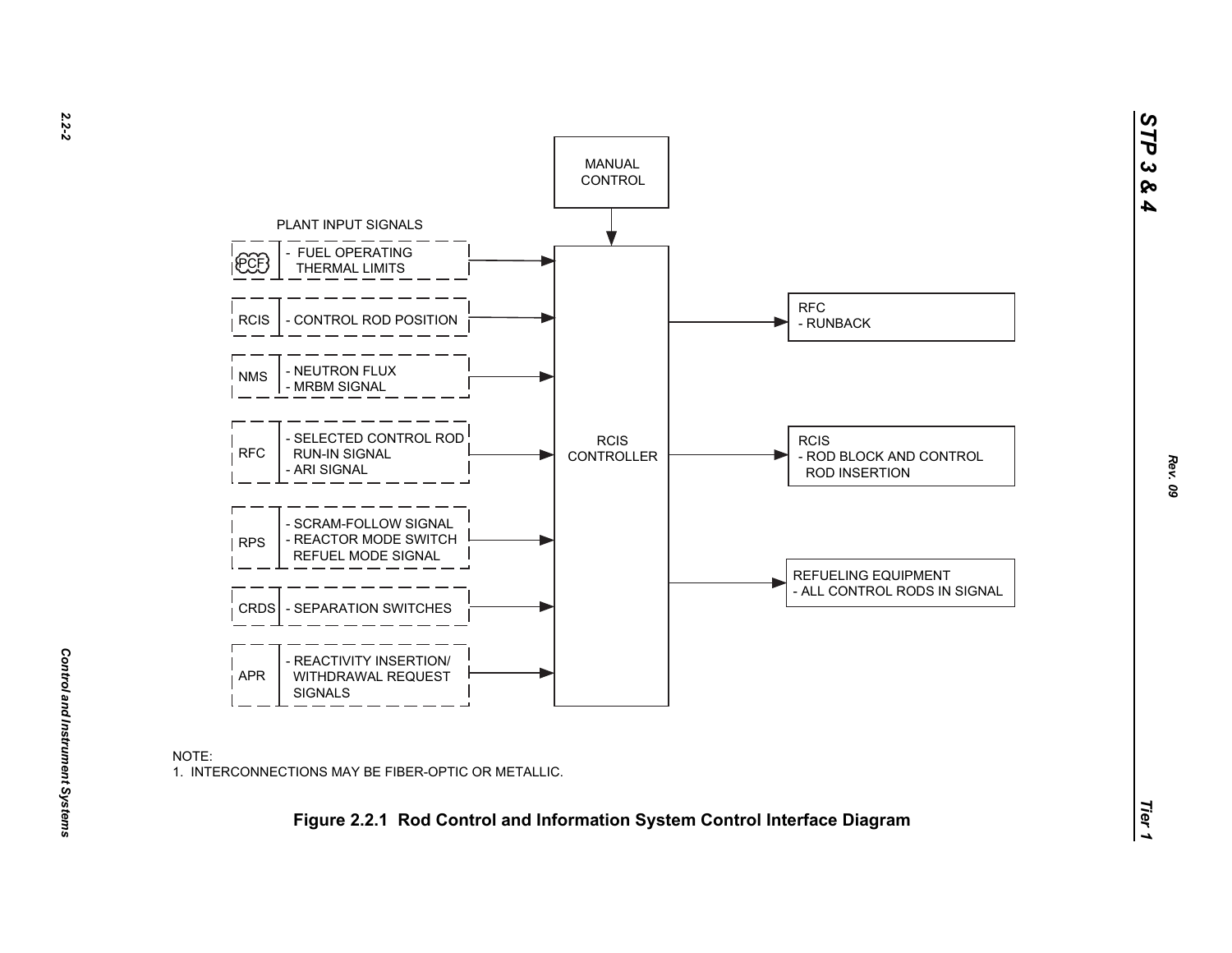| Inspections, Tests, Analyses and Acceptance Criteria                                                                                                                                                                                       |                                                                                                                                                                                                                  |                                                                                                                                                                                    |  |  |  |  |  |  |
|--------------------------------------------------------------------------------------------------------------------------------------------------------------------------------------------------------------------------------------------|------------------------------------------------------------------------------------------------------------------------------------------------------------------------------------------------------------------|------------------------------------------------------------------------------------------------------------------------------------------------------------------------------------|--|--|--|--|--|--|
| <b>Design Commitment</b>                                                                                                                                                                                                                   | <b>Inspection, Tests, Analyses</b>                                                                                                                                                                               | <b>Acceptance Criteria</b>                                                                                                                                                         |  |  |  |  |  |  |
| 11. The RCIS is powered by two non-Class 1E<br>uninterruptible power supplies, such that<br>both channels of the RCIS remain<br>operational if either supply is operational<br>with the non-operational supply in an<br>alarmed condition. | 11. Tests will be performed on the as-built RCIS<br>by providing a test signal in only one non-<br>Class 1E uninterruptible power supply at a-<br>time-removing each power supply from<br>service one at a time. | 11. The test signal exists in only one control-<br>channel at a time-An alarm is activated by<br>the inoperable power supply, and both<br>channels of the RCIS remain operational. |  |  |  |  |  |  |
|                                                                                                                                                                                                                                            |                                                                                                                                                                                                                  |                                                                                                                                                                                    |  |  |  |  |  |  |
|                                                                                                                                                                                                                                            |                                                                                                                                                                                                                  |                                                                                                                                                                                    |  |  |  |  |  |  |
|                                                                                                                                                                                                                                            |                                                                                                                                                                                                                  |                                                                                                                                                                                    |  |  |  |  |  |  |
|                                                                                                                                                                                                                                            |                                                                                                                                                                                                                  |                                                                                                                                                                                    |  |  |  |  |  |  |
|                                                                                                                                                                                                                                            |                                                                                                                                                                                                                  |                                                                                                                                                                                    |  |  |  |  |  |  |
|                                                                                                                                                                                                                                            |                                                                                                                                                                                                                  |                                                                                                                                                                                    |  |  |  |  |  |  |
|                                                                                                                                                                                                                                            |                                                                                                                                                                                                                  |                                                                                                                                                                                    |  |  |  |  |  |  |
|                                                                                                                                                                                                                                            |                                                                                                                                                                                                                  |                                                                                                                                                                                    |  |  |  |  |  |  |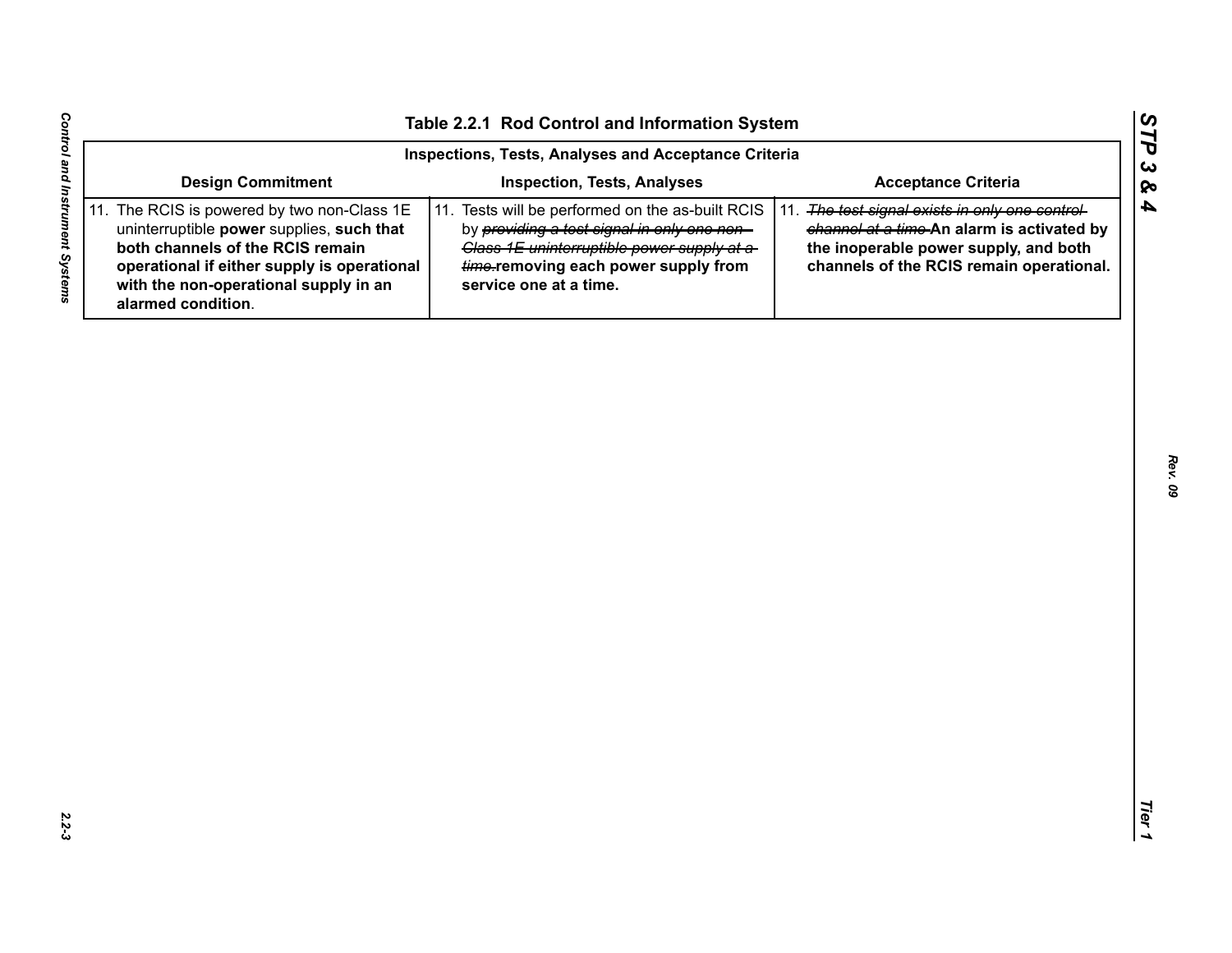# **2.2.3 Feedwater Control System**

STD DEP T1 3.4-1

#### *Design Description*

*The FDWC digital controllers determine narrow range level signal using three reactor level measurement inputs from the NBS. Sensor signals are transmitted to the FDWC digital controllers by the Non-Essential Multiplexing System (NEMS).*

*The steam flow in each of four main steamlines is sensed at the RPV nozzle venturis. Sensor signals are transmitted to the FDWC System digital controllers by the NEMS. These measurements are processed in the digital controllers to calculate the total steam flow out of the vessel.*

*Feedwater flow is sensed at a flow element in each of the two feedwater lines. Sensor signals are transmitted to the FDWC digital controllers by the NEMS. These measurements are processed in the digital controllers to calculate the total feedwater flow into the vessel.*

#### **2.2.5 Neutron Monitoring System**

STD DEP T1 3.4-1 (Figure 2.2.5)

#### *Design Description*

*The automated in-core instrument calibration system provides local power information at various core locations that correspond to LPRM locations. The automated in-core instrument calibration system uses its own set of in-core detectors for local power measurement and provides local power information for three-dimension core power determination and for the calibration of the LPRMs. The measured data are sent to the Process Computer System* Plant Computer Functions *for such calculation and LPRM calibration*.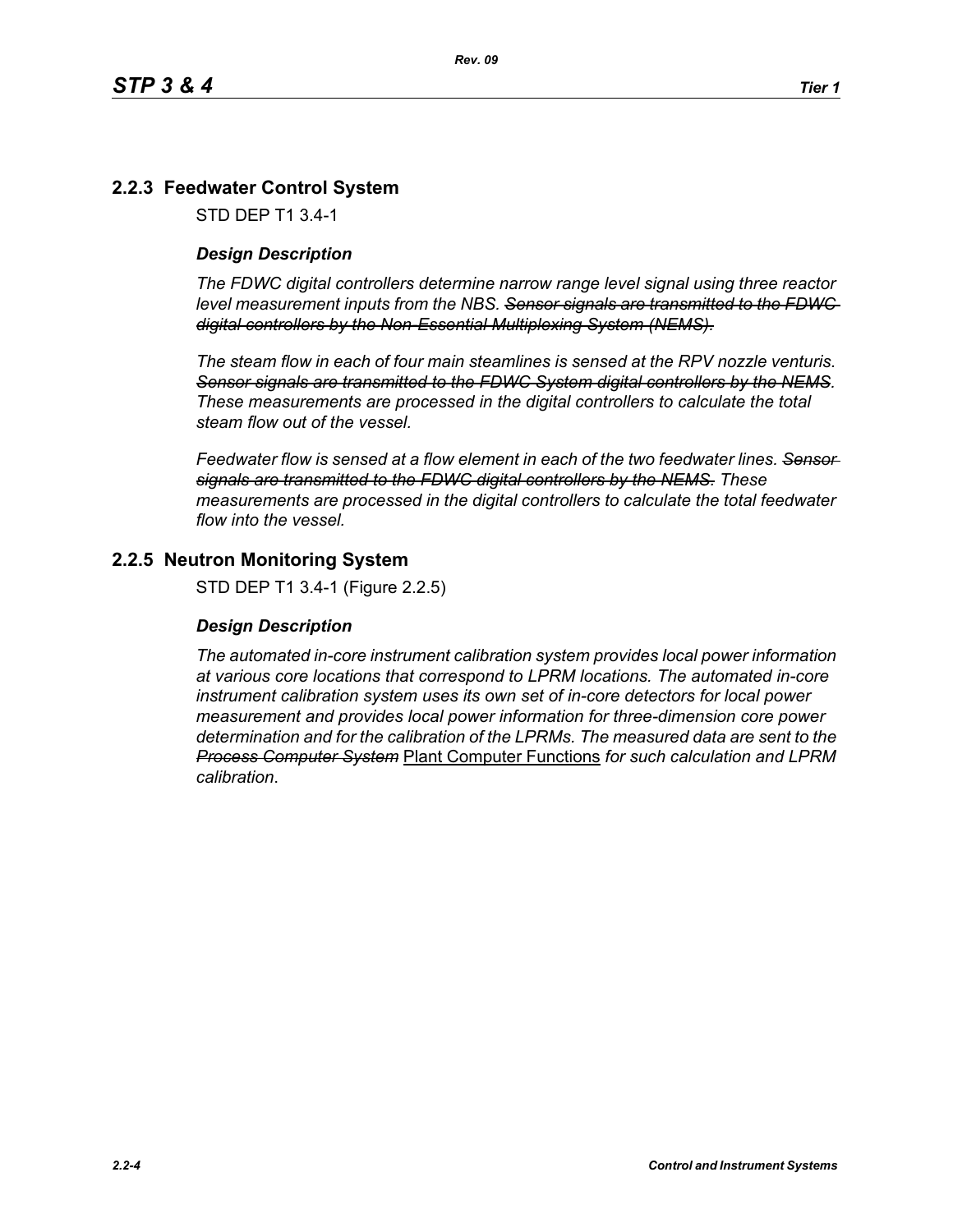

#### NOTES:

1. DIAGRAM REPRESENTS ONE OF FOUR NMS DIVISIONS (MRBM IS A DUAL CHANNEL SYSTEM. THERE IS ONLY ONE IN-CORE INSTRUMENT CALIBRATION SYSTEM).

- 2. USED FOR RAPID CORE FLOW DECREASE TRIP.
- 3. SRNM AND APRM ATWS PERMISSIVE SIGNALS TO SSLC.
- 4. INTERCONNECTIONS MAY BE FIBER-OPTIC OR METALLIC.

# **Figure 2.2.5 Neutron Monitoring System**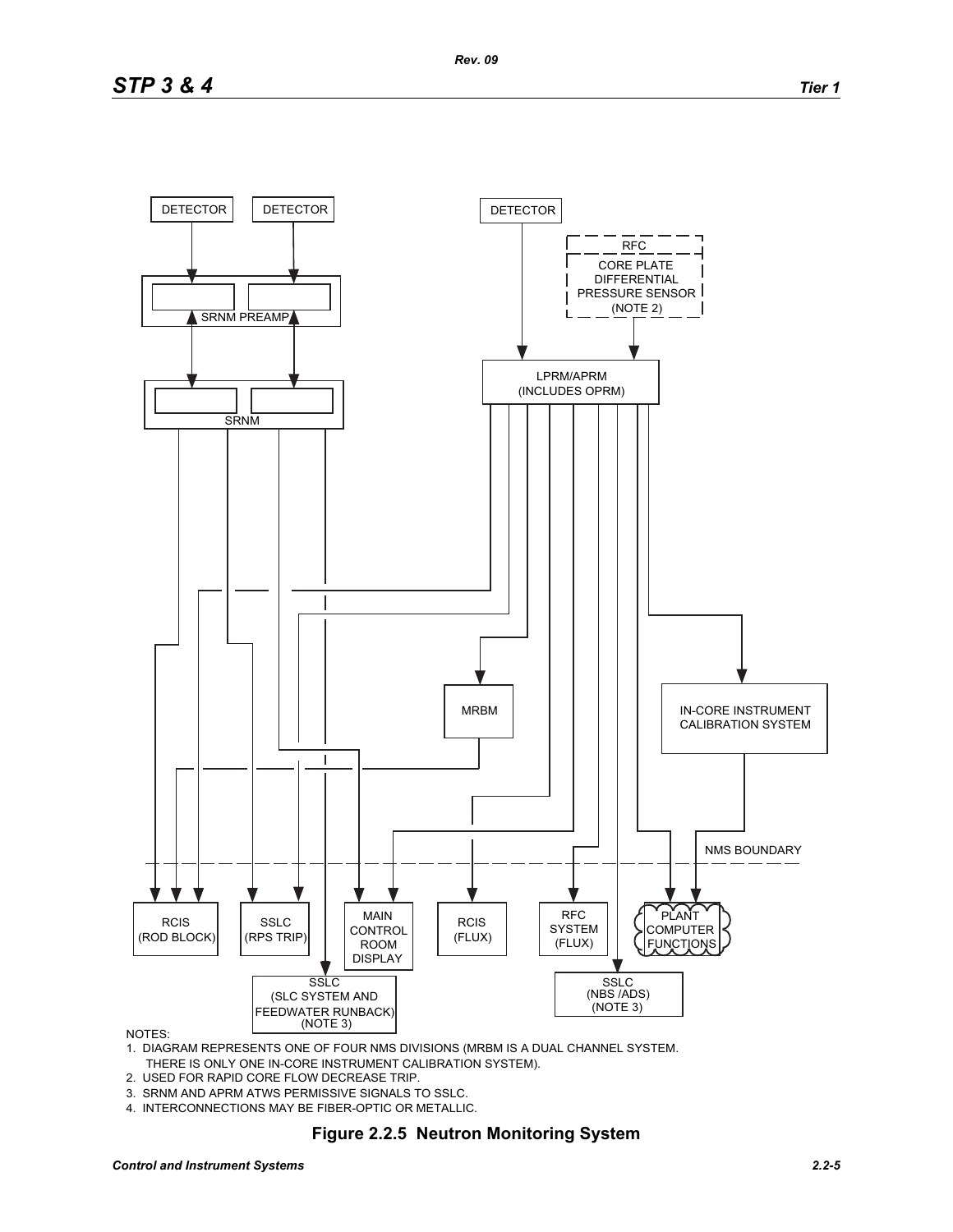# **2.2.6 Remote Shutdown System**

STD DEP T1 2.14-1 (Figure 2.2.6)

#### **Design Description**

*The RSS has two divisional panels and associated controls and indicators for interfacing with the following systems:*

*(10) Flammability Control System (FCS)*Not used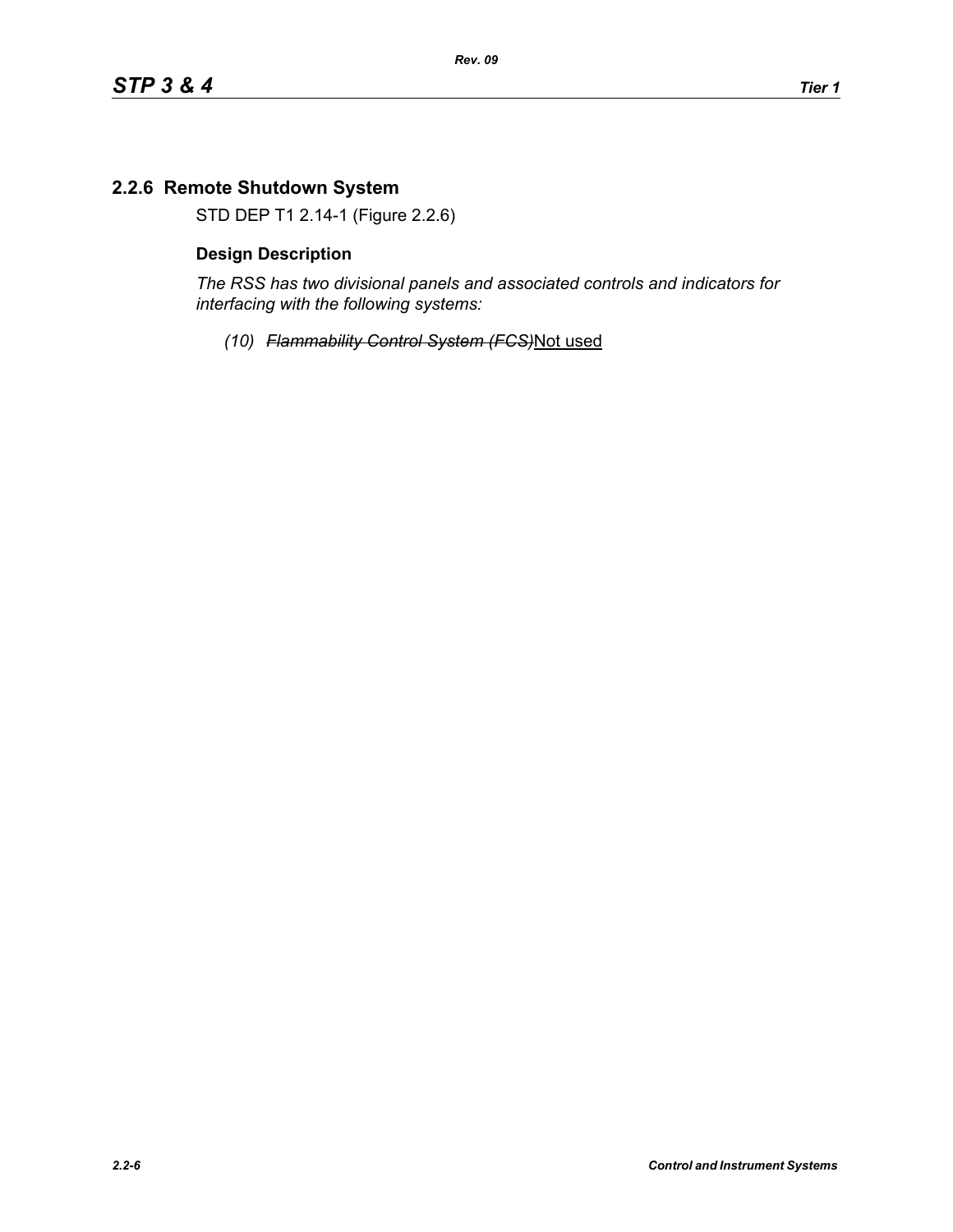



*STP 3 & 4*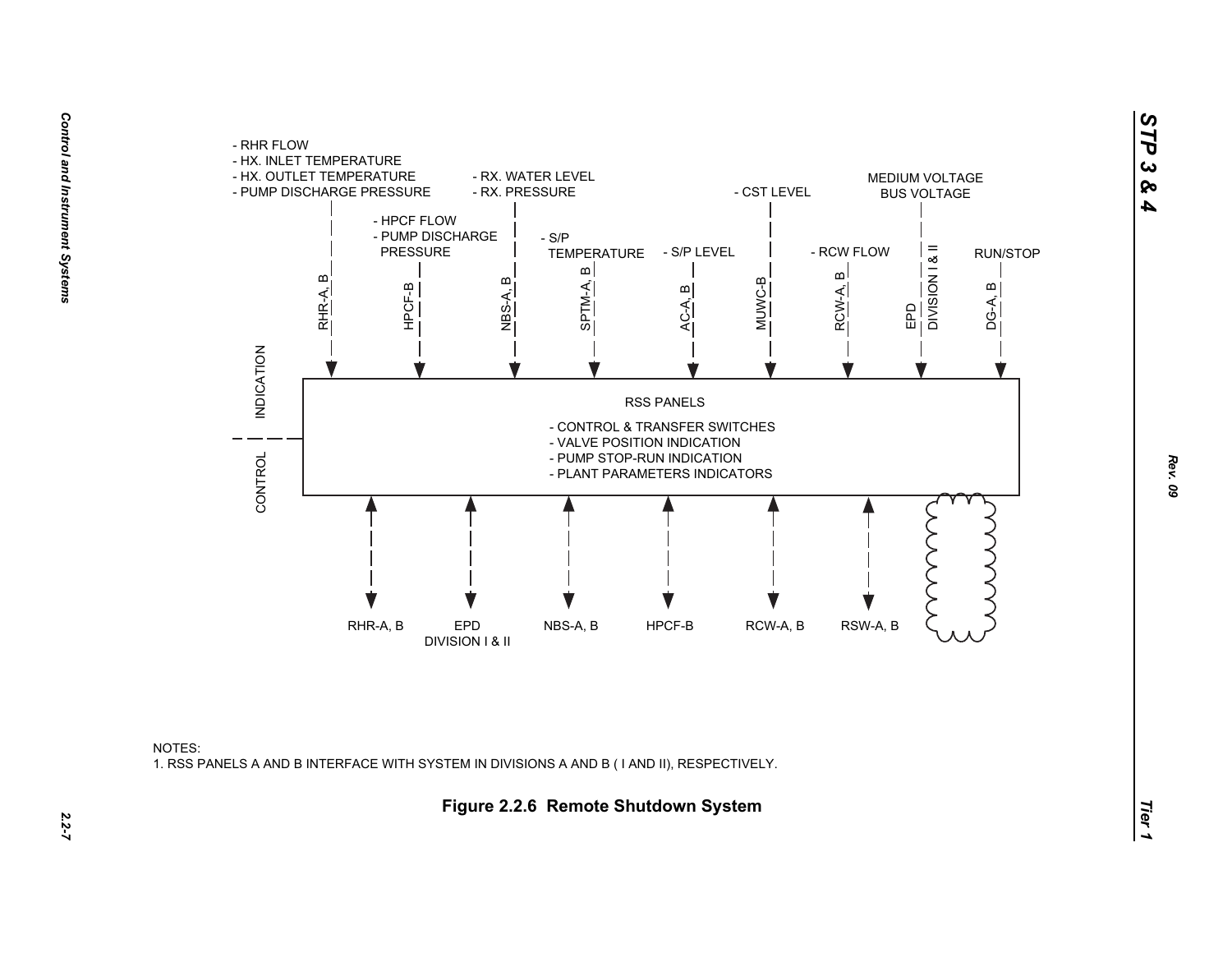# **2.2.7 Reactor Protection System**

STD DEP T1 3.4-1 (Figure 2.2.7b)

#### *Design Description*

*As shown in Figure 2.2.7a, the RPS interfaces with the Neutron Monitoring System (NMS), Nuclear Boiler System (NBS), Control Rod Drive (CRD) System, Rod Control and Information System (RCIS), Recirculation Flow Control (RFC) System,* and the *Suppression Pool Temperature Monitoring System (SPTM)*.*, and the Essential Multiplexing System (EMS). Figure 2.2.7a also depicts the* primary *implementation of RPS logic within the Safety System Logic and Control (SSLC).*

*The RPS has four divisions. Figure 2.2.6a* 2.2.7b *shows the RPS divisional aspects and the signal flow paths from sensors to scram pilot valve solenoids.* Functions *Equipment within an RPS division consists of* include *sensors (transducers or switches)*,I/O, *multiplexers,* data communication, *digital trip modules* functions *(DTM* DTF*), trip logic unit* function *(TLU* TLF*), output logic unit (OLU), and load drivers (LD). The LDs are only in Divisions II and III.* The (DTF) and (TLF) are performed in digital configurable logic devices. The data communication functions are described in Section 2.7.5.

*The RPS consists of logic and circuitry for initiation of both automatic and manual scrams. The automatic scram function is comprised of* accomplished redundantly in *four independent divisions of sensor instrument channels, hardware/software based logic* and logic processing, *and two independent divisions of actuating devices. Automatic scram is initiated whenever a scram condition is detected by two or more automatic divisions of RPS logic. For automatic scram, the sensor input signals to the RPS originate either from the RPS's own sensors or other systems' sensors. For determination of the existence of an automatic scram condition, within each automatic scram channel* division *of the RPS, the DTM* DTF *of a given RPS channel* division *compares the monitored process variable with the* a *stored setpoint* stored *in its memory and issues a trip signal if the monitored process variable exceeds the setpoint. The DTM* DTF *then sends the trip signal to the TLU* TLF *of its own channel* division *and the TLU* TLF*s of the other three channels* divisions *of RPS, where two-out-of-four voting is performed (see Figure 2.2.6a).* The TLF in each division performs an independent two-out-of-four vote on each RPS DTF input.

*In the case of high suppression pool average temperature trip and inboard/outboard MSIV closure signals, the SPTM module of SSLC and NBS provide their divisional trip signals directly to the corresponding divisional RPS DTM. However,* In *the case of the NMS, the four channels* divisions *of the NMS each provide their trip signals to each RPS divisional TLU* TLF. *A list of conditions that can cause automatic reactor scram is provided below. The name of the system that provides the sensor input signal or the trip signal is shown in brackets.*

*(3) NMS Trips [Discrete trip signals to RPS TLUs*NMS]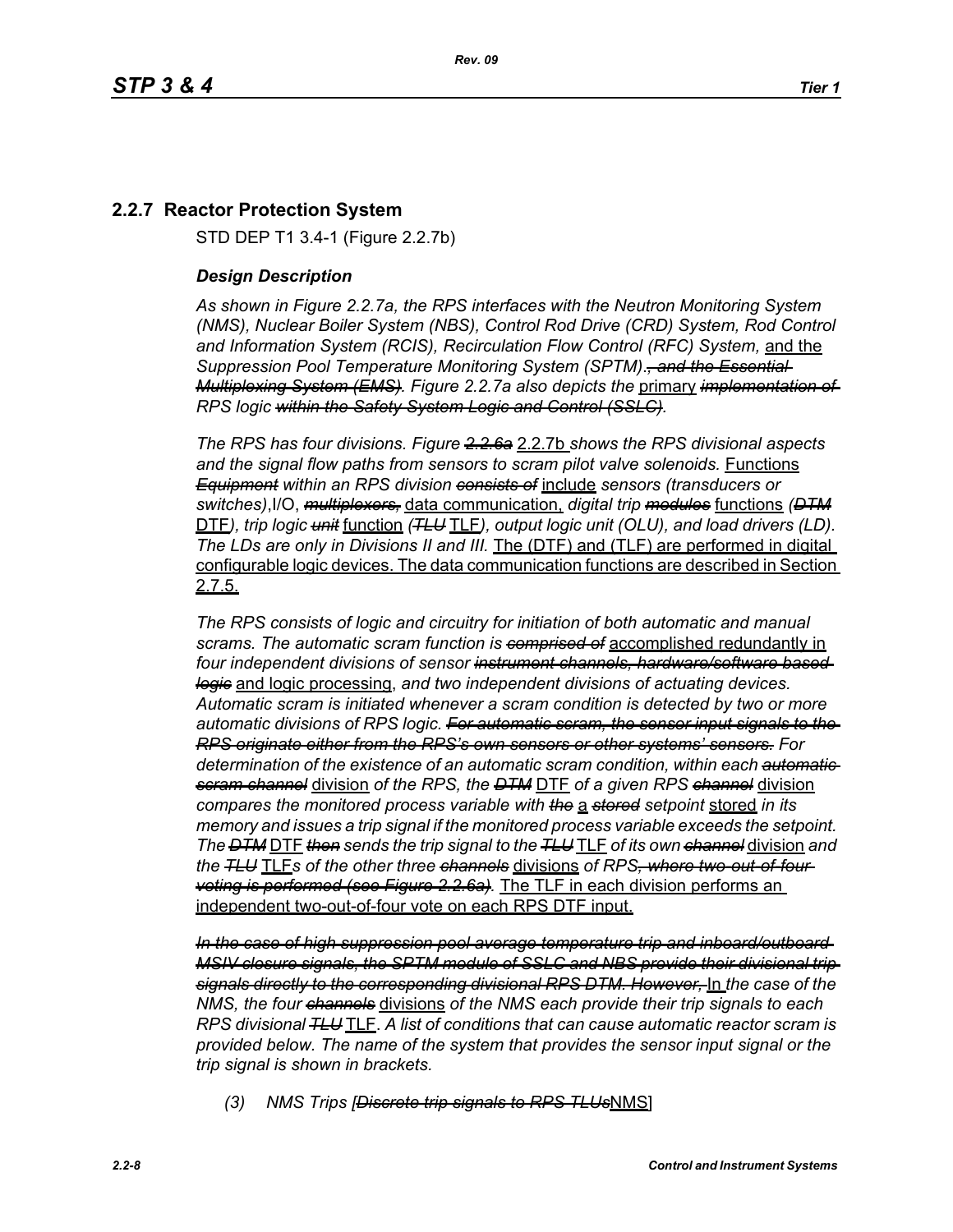- *(7) Main Steamline Isolation [NBS discrete signals to RPS DTMs]*
- *(9) High Suppression Pool Average Temperature [SPTM Module of SSLC trip signals to RPS DTMs]*

*The TLU* TLF*s provide their trip signals to their divisional OLUs which are used to control the solid-state LDs that control the Class 1E AC power to the scram solenoids, and relays that control DC power to back-up scram valves. For automatic scram initiation, the TLU* TLF *trip signals cause the LDs to interrupt Class 1E AC power to the scram solenoids (fail-safe logic), cause the back-up scram relays to supply DC power to back-up scram solenoids, and provide scram follow signals to the RCIS. Each division of RPS controls eight LDs. The LDs are arranged to switch AC power to the scram solenoids in a two-out-of-four format*arrangement. *That is, reactor scram will occur only if two or more divisions of the RPS provide trip signals to their associated LDs and both scram solenoids are de-energized.*

*Manual scram function, which is separate and independent from automatic scram logic, is implemented in Divisions II and III of the RPS. For manual scram initiation, two manual scram push buttons of the RPS must be simultaneously depressed. When manual scram is initiated, the RPS, through manual scram switches, interrupts Class 1E AC power to the scram solenoids, connects divisional Class 1E DC power to backup scram solenoids, and provides scram follow signals to RCIS. The RPS logic seals in the scram signals and permits reset of scram logic* only *after a time delay of at least 10 seconds.*

*RPS initiates a reactor internal pump (RIP) trip on receipt of either a turbine stop valve closure or a low turbine control valve oil pressure signal when the reactor power is above 40% (from a turbine first stage pressure NMS STP signal).*

*The RPS design is single-failure-proof and redundant. Also, the RPS design is fail-safe in the event of loss of electrical power to one division of RPS logic.*

The OLU and LDs are implemented with non-microprocessor-based equipment. The remaining RPS functions are primarily implemented with configurable logic devices.

*Each of the four RPS divisional logic and associated sensors are powered from their respective divisional Class 1E power supply. In the RPS, independence is provided between Class 1E divisions, and also between the Class 1E divisions and non-Class 1E equipment.*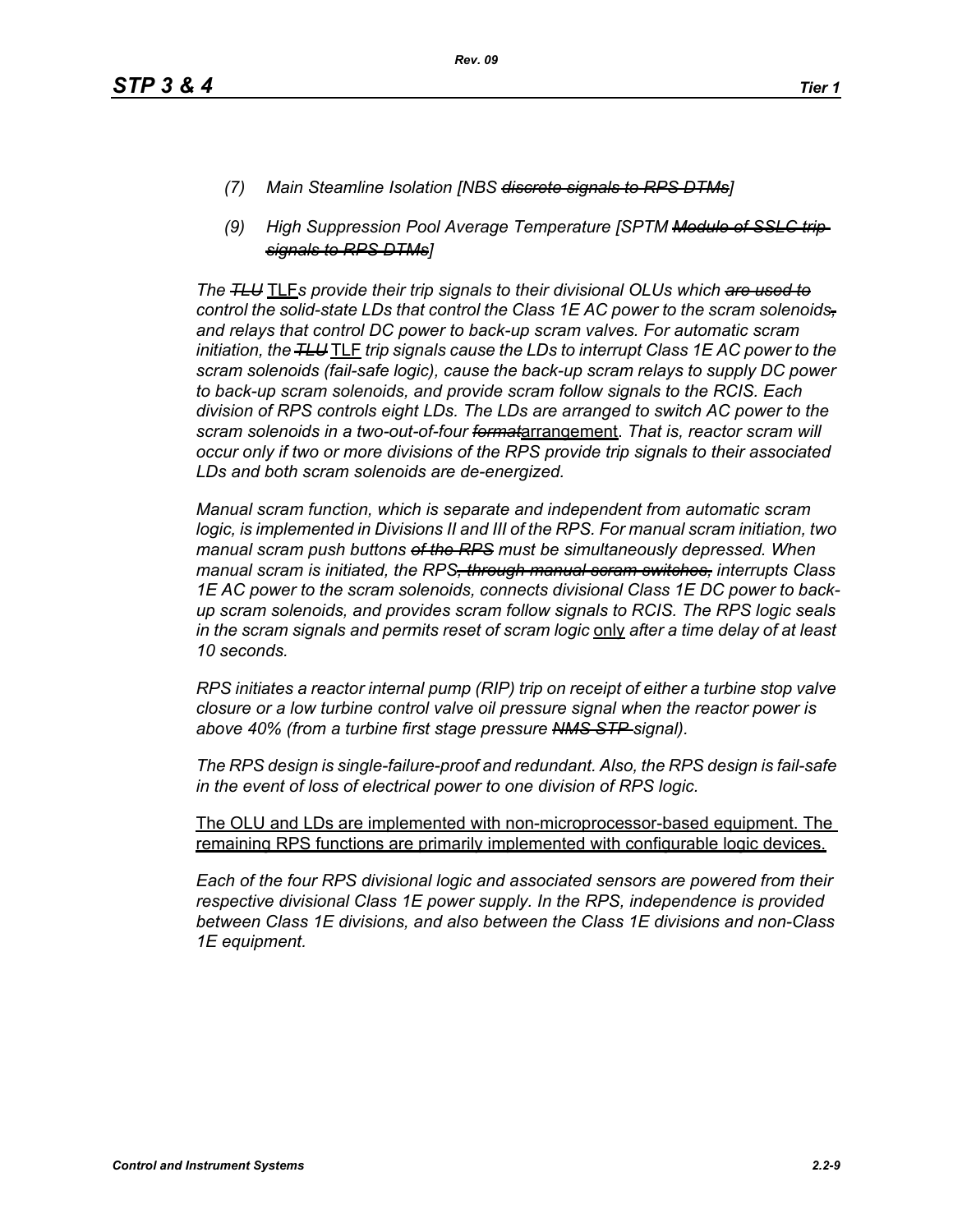# *STP 3 & 4 Tier 1*



**Figure 2.2.7b Reactor Protection System**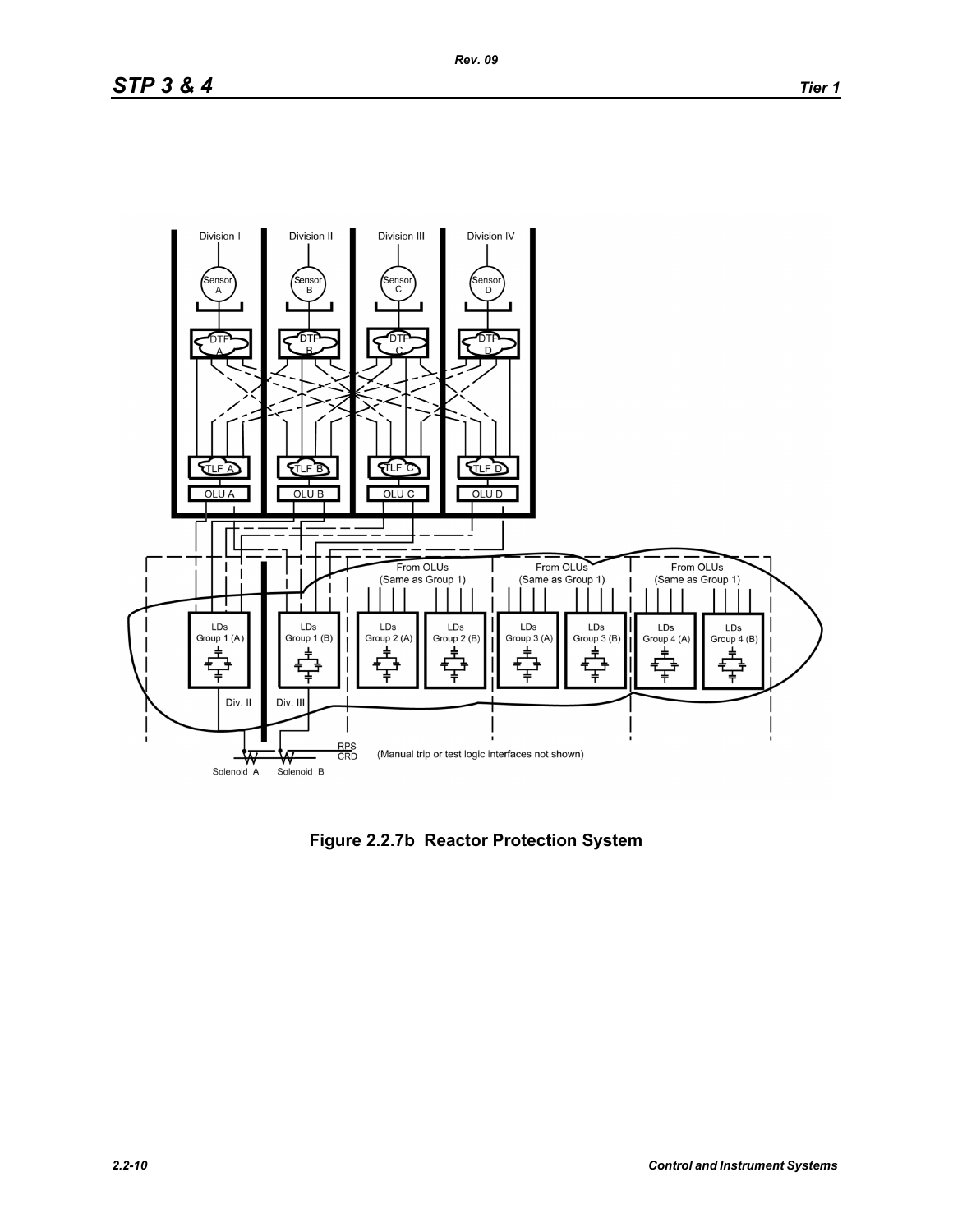# **2.2.9 Automatic Power Regulator System**

STD DEP T1 3.4-1

#### *Design Description*

*The APR System operates in either manual or automatic control mode. The system control logic is performed by redundant, digital controllers. The digital controller controllers receives* receive *inputs from* and send outputs *to interfacing system* systems *via the non-essential multiplexing system (NEMS)* data communication function (NECF)*. It* The APR System *performs power control calculations and* provides *system outputs to the NEMS* interfacing systems to allow coordinated control*.*

# **2.2.11** *Process Computer System* **Plant Computer Functions (PCFs)**

STD DEP T1 3.4-1

#### *Design Description*

*The Process* Plant *Computer System* Functions *(PCS* PCFs*) consists of* are a set of control, monitoring and data calculation functions that are implemented on *redundant digital central processing units and associated peripheral equipment*. Redundant processors are used for functions that are important to plant operation. The PCFs *and is* are *classified as a non-safety-related system.*

*The PCS* PCFs *performs* perform *local power range monitor (LPRM) calibrations and calculations of fuel operating thermal limits data*, *which it* is *provides* provided *to the automated thermal limit monitor (ATLM) function of the Rod Control & Information System (RCIS) for the purpose of updating rod block setpoints.*

*The PCS functions also as a* PCFs also include *top-level controller* functions *which monitors* monitor *the overall plant conditions, issues* issue *control commands and adjusts* adjust *setpoints of lower level controllers to support automation of the normal plant startup, shutdown and power range operations. In the event that abnormal conditions develop in the plant during operations in the automatic mode, the PCS* these functions *automatically reverts* revert *to the manual mode of operation.*

#### *Inspections, Tests, Analyses and Acceptance Criteria*

*Table 2.2.11 provides a definition of the inspections, tests and/or analyses, together with associated acceptance criteria, which will be undertaken for the PCS* PCFs*.*